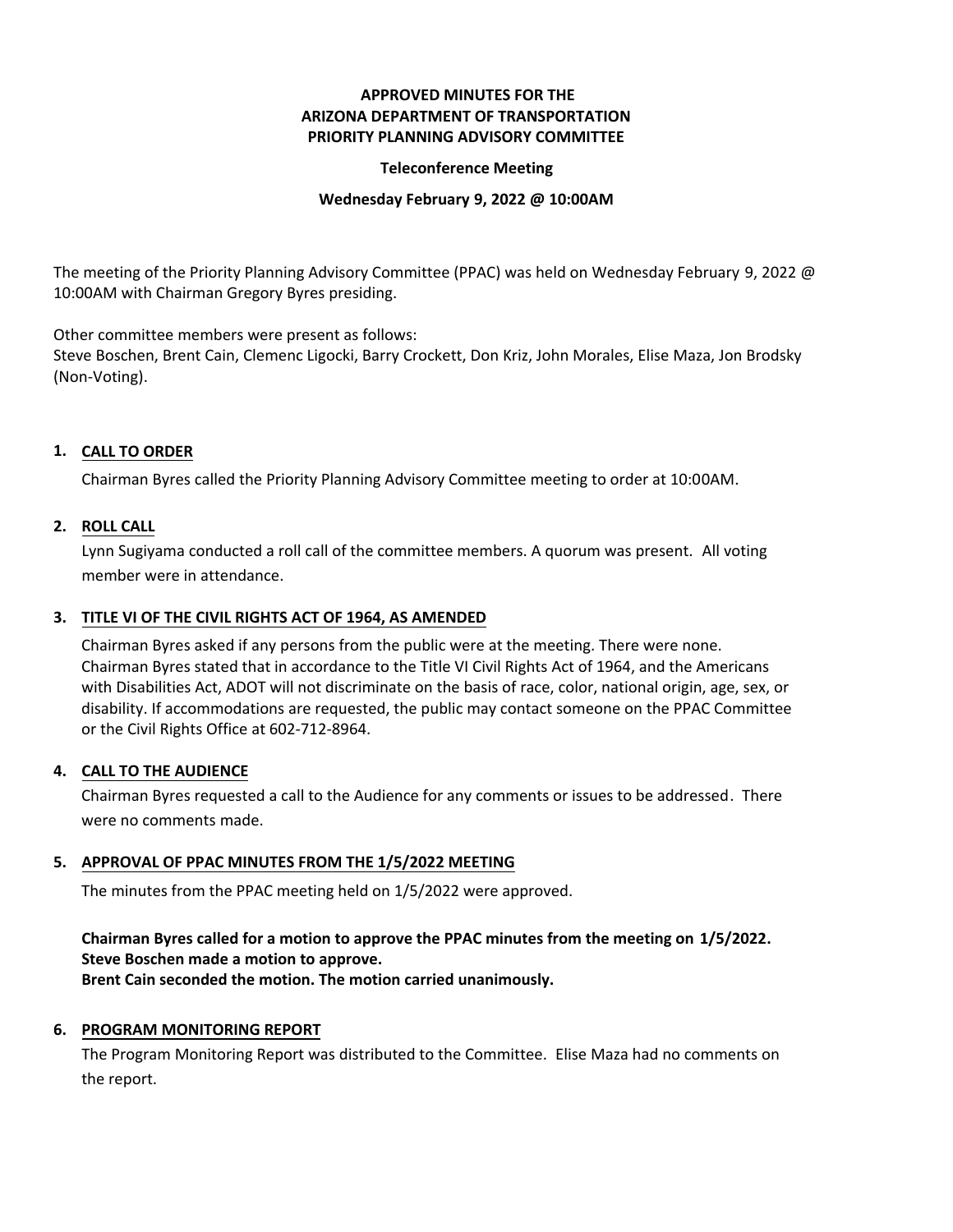# **7. 2022-2026 TRANSPORTATION FACILITIES CONSTRUCTION: DISCUSSION AND POSSIBLE ACTION ON PROJECT MODIFICATIONS AND NEW PROJECTS**

| $7 - 5$<br>Route & MP:<br><b>Project Name:</b>  |                            | SR 92 @ MP 325.25                                  |  |
|-------------------------------------------------|----------------------------|----------------------------------------------------|--|
|                                                 |                            | <b>GLENN RD - CALLE DEL TECOLOTE</b>               |  |
|                                                 | Type of Work:              | MILL AND REPLACE FRICTION COURSE                   |  |
| Cochise<br>County:<br>Southcentral<br>District: |                            |                                                    |  |
|                                                 |                            |                                                    |  |
|                                                 | Schedule:                  | FY 2022                                            |  |
|                                                 | Project:                   | F039501C TIP#: 102274                              |  |
| Rashidul Haque<br><b>Project Manager:</b>       |                            |                                                    |  |
|                                                 | <b>Program Amount:</b>     | \$1,269,000                                        |  |
|                                                 | <b>New Program Amount:</b> | \$2,000,000                                        |  |
|                                                 | <b>Requested Action:</b>   | Change Type Of Work, Increase Construction Budget. |  |

**Request was made to move Item 7-5 to the beginning of the Agenda due to conflicts in schedule. Item 7-5 was presented by: Rashidul Haque Chairman called for a motion to approve Item 7-5. Steve Boschen made the motion to approve. Brent Cain seconded the motion. Motion carried unanimously.**

7-1 **Approval of the Tentative FY 2023 – 2027 Five Year Transportation Facilities Construction Program**

**Discussion and Possible Action** Bret Anderson Materials to be provided)

**Item 7-1 was presented by: Bret Anderson Chairman called for a motion to approve Item 7-1. Clem Ligocki made the motion to approve. Steve Boschen seconded the motion. Motion carried unanimously. Discussion followed that there a potential additional PowerPoint slide needed to show the trajectory of the need of funding versus the cost of fixing deteriorating pavement conditions. Consideration pending.**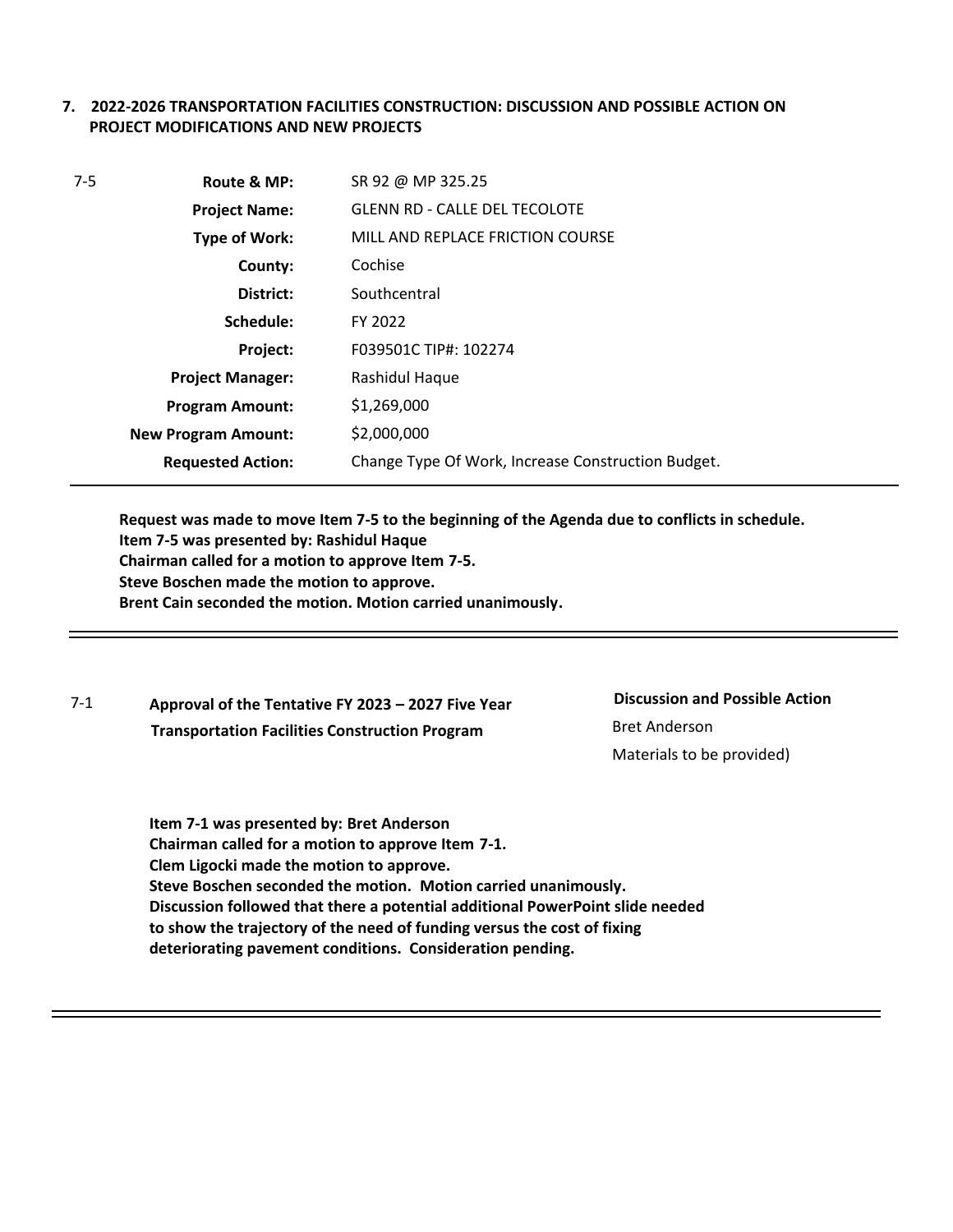| $7 - 2$ | Route & MP:                | Locall                                             |  |
|---------|----------------------------|----------------------------------------------------|--|
|         | <b>Project Name:</b>       | Skousen Rd / Eleven Mile Corner; SR87-Battaglia Rd |  |
|         | Type of Work:              | INSTALL RUMBLE STRIPS AND STOP SIGNS               |  |
|         | County:                    | Pinal                                              |  |
|         | District:                  | Southcentral                                       |  |
|         | Schedule:                  |                                                    |  |
|         | Project:                   | T026601C TIP#: 101741                              |  |
|         | <b>Project Manager:</b>    | <b>Bharat Kandel</b>                               |  |
|         | <b>Program Amount:</b>     | \$0                                                |  |
|         | <b>New Program Amount:</b> | \$555,000                                          |  |
|         | <b>Requested Action:</b>   | <b>Establish Construction Project.</b>             |  |

**Item 7-2 was presented by: Bharat Kandel Chairman called for a motion to approve Item 7-2. Steve Boschen made the motion to approve. Brent Cain seconded the motion. Motion carried unanimously.**

| 7-3 | Route & MP:                | SRR387 @ MP 0.5                                  |
|-----|----------------------------|--------------------------------------------------|
|     | <b>Project Name:</b>       | MCMURRY BLVD - VAL VISTA RD; CITY OF CASA GRANDE |
|     | <b>Type of Work:</b>       | UPGRADE TRAFFIC SIGNAL EQUIPMENT                 |
|     | County:                    | Pinal                                            |
|     | District:                  | Southcentral                                     |
|     | Schedule:                  |                                                  |
|     | Project:                   | F049001X TIP#: 102993                            |
|     | <b>Project Manager:</b>    | James Gomes                                      |
|     | <b>Program Amount:</b>     | \$0                                              |
|     | <b>New Program Amount:</b> | \$305,000                                        |
|     | <b>Requested Action:</b>   | Establish a new project.                         |

**Item 7-3 was presented by: James Gomes Chairman called for a motion to approve Item 7-3. Brent Cain made the motion to approve. Steve Boschen seconded the motion. Motion carried unanimously.**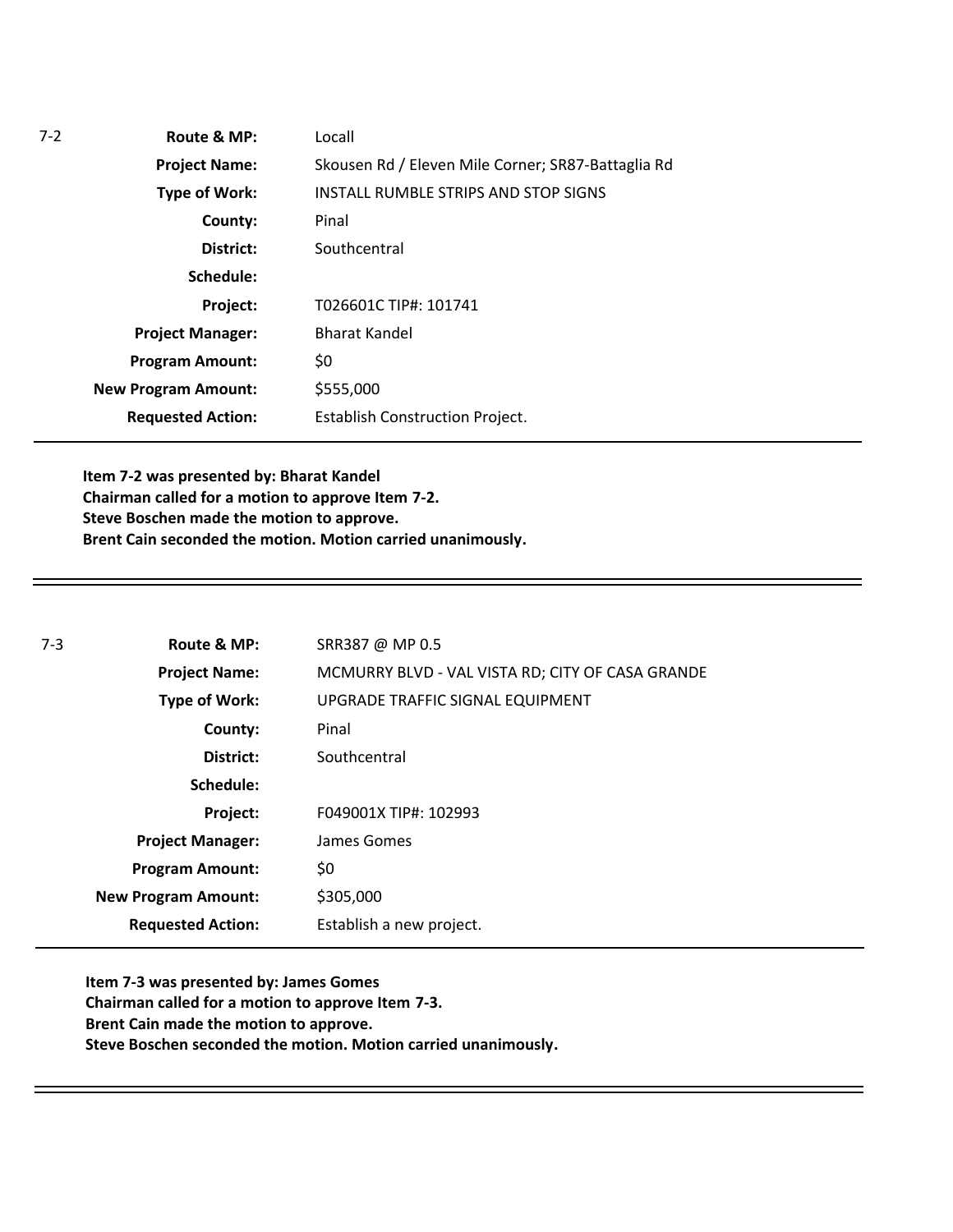| $7-4$ | Route & MP:                  | Statewide                                    |
|-------|------------------------------|----------------------------------------------|
|       | <b>Project Name:</b>         | USFWS Liaison (FY21 - FY25)                  |
|       | <b>Type of Work: County:</b> | Section 7 review and programmatic agreements |
|       | District:                    | Statewide                                    |
|       | Schedule:                    | Statewide                                    |
|       | Project:                     |                                              |
|       | <b>Project Manager:</b>      | M715101X TIP#: 101729                        |
|       | <b>Program Amount: New</b>   | <b>Kristin Gade</b>                          |
|       | <b>Program Amount:</b>       | \$335,000                                    |
|       | <b>Requested Action:</b>     | \$477,000                                    |
|       |                              | Increase funding.                            |

**Item 7-4 was presented by: Kristin Gade Chairman called for a motion to approve Item 7-4. Steve Boschen made the motion to approve. Clemenc Ligocki seconded the motion. Motion carried unanimously.**

| $7-5$ | Route & MP:                | SR 69 @ MP 280.0              |
|-------|----------------------------|-------------------------------|
|       | <b>Project Name:</b>       | SR 69 @ SR 169                |
|       | <b>Type of Work:</b>       | <b>ROUNDABOUT</b>             |
|       | County:                    | Yavapai                       |
|       | District:                  | <b>Northwest</b>              |
|       | Schedule:                  |                               |
|       | Project:                   | F028801D TIP#: 103036         |
|       | <b>Project Manager:</b>    | Vivian Li                     |
|       | <b>Program Amount:</b>     | \$0                           |
|       | <b>New Program Amount:</b> | \$1,025,000                   |
|       | <b>Requested Action:</b>   | Establish new design project. |

**Item 7-5 was presented by: Vivian Li Chairman called for a motion to approve Item 7-5. Steve Boschen made the motion to approve. Brent Cain seconded the motion. Motion carried unanimously.**

7-6. This item was moved to the beginning of the meeting and it was approved.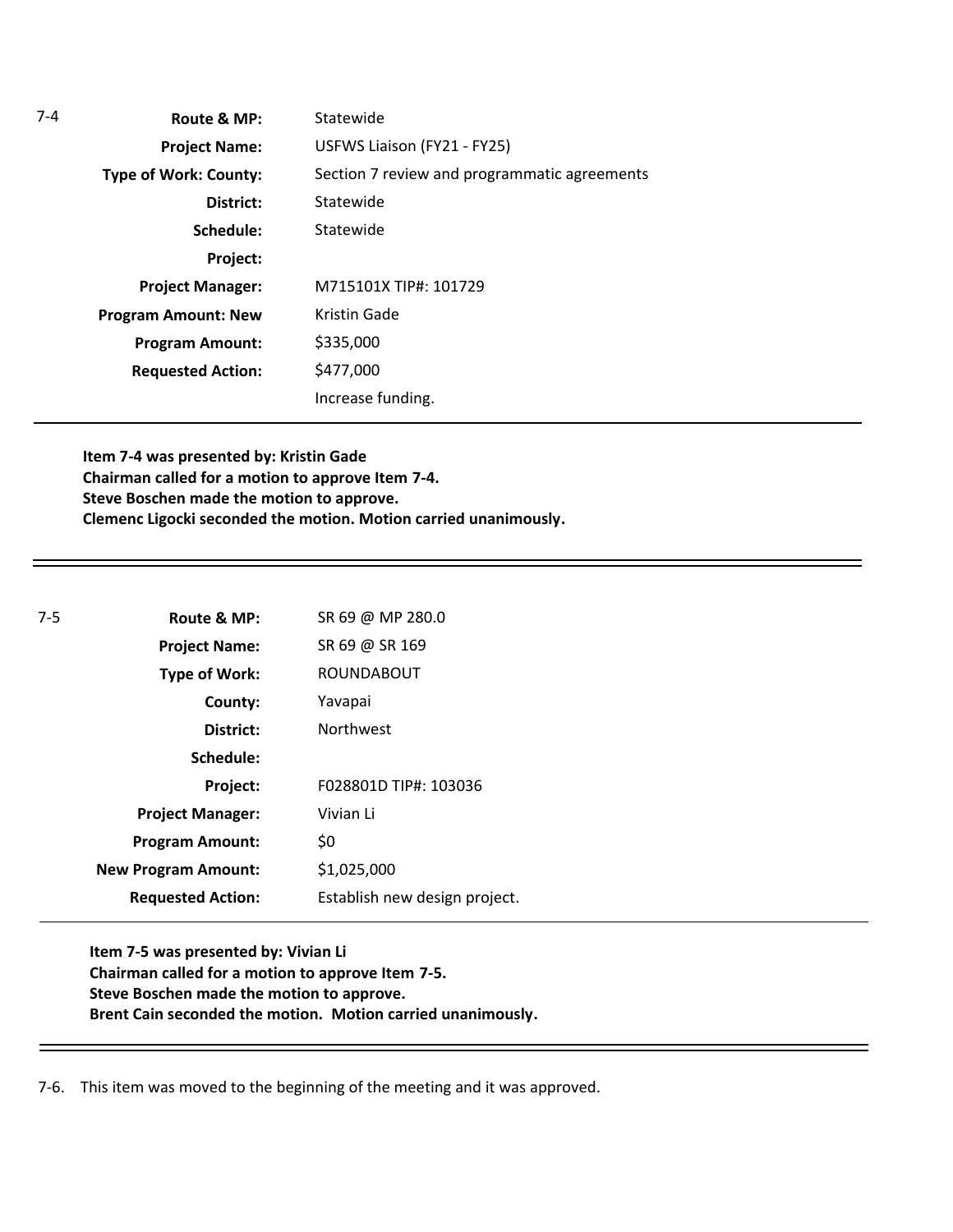| Route & MP:                | I-17 @ MP 337.3           |
|----------------------------|---------------------------|
| <b>Project Name:</b>       | Airport Road TI UP        |
| <b>Type of Work:</b>       | <b>Bridge Replacement</b> |
| County:                    | Coconino                  |
| District:                  | Northcentral              |
| Schedule:                  |                           |
| Project:                   | F036201D TIP#: 100188     |
| <b>Project Manager:</b>    | Rehnuma Rahman            |
| <b>Program Amount:</b>     | \$805,000                 |
| <b>New Program Amount:</b> | \$1,680,000               |
| <b>Requested Action:</b>   | Increase budget.          |

**Item 7-7 was presented by: Rehnuma Rahman Chairman called for a motion to approve Item 7-7. Steve Boschen made the motion to approve. Clemenc Ligocki seconded the motion. Motion carried unanimously.**

| $7-8$ | Route & MP:                | SRR202L @ MP 13                       |
|-------|----------------------------|---------------------------------------|
|       | <b>Project Name:</b>       | SR 202L Red Mtn; Country Club - US 60 |
|       | <b>Type of Work:</b>       | <b>UPGRADE CONTROLLERS</b>            |
|       | County:                    | Maricopa                              |
|       | District:                  | Central                               |
|       | Schedule:                  |                                       |
|       | <b>Project:</b>            | F048201X TIP#: 101796                 |
|       | <b>Project Manager:</b>    | Steven Cheshko                        |
|       | <b>Program Amount:</b>     | \$0                                   |
|       | <b>New Program Amount:</b> | \$222,000                             |
|       | <b>Requested Action:</b>   | Establish New Project.                |

**Item 7-8 was presented by: Steven Cheshko Chairman called for a motion to approve Item 7-8. Brent Cain made the motion to approve. Steve Boschen seconded the motion. Motion carried unanimously.**

7-7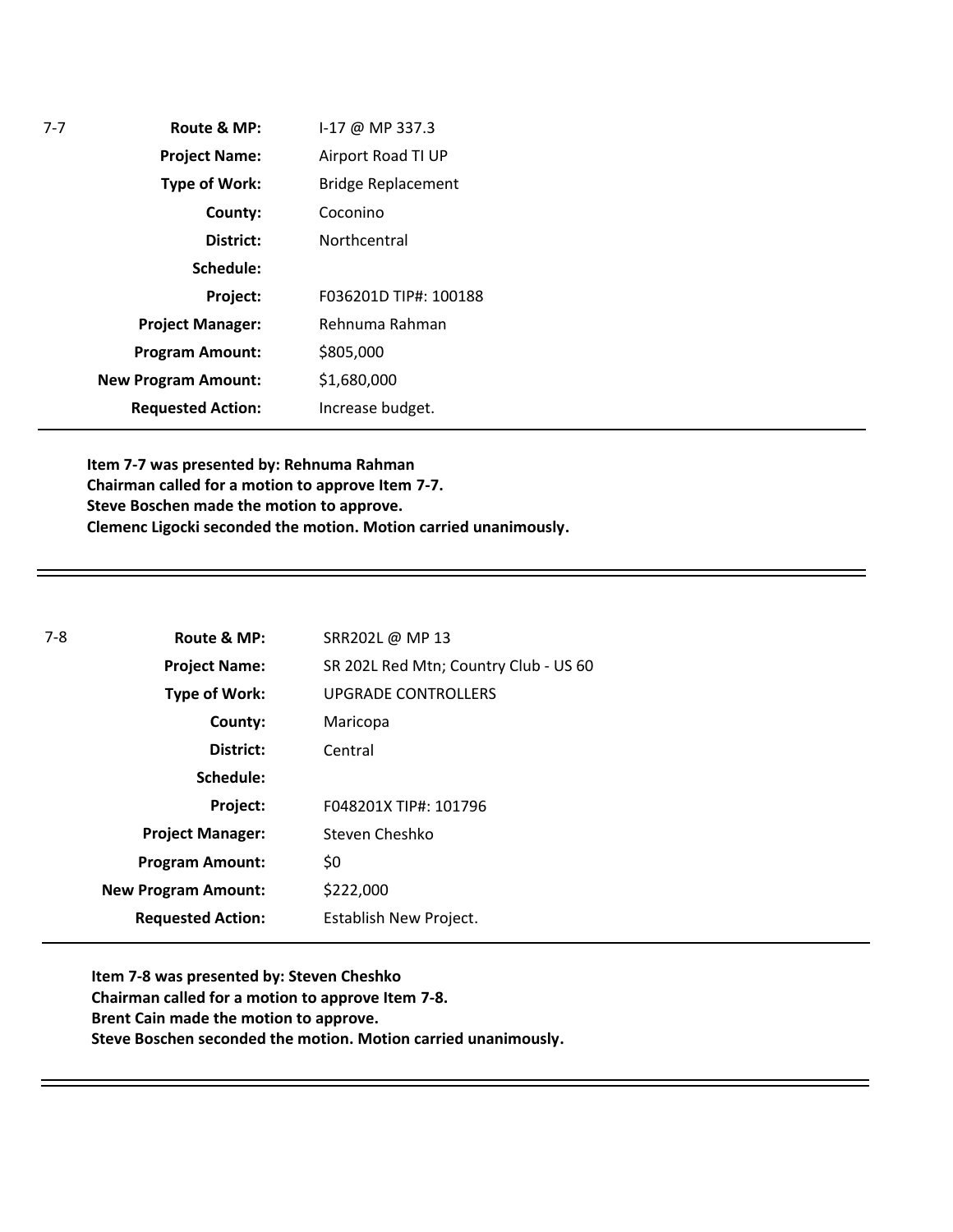| $7-9$ | Route & MP:                | SR 202L @ MP 39                 |
|-------|----------------------------|---------------------------------|
|       | <b>Project Name:</b>       | SR 202L Santan; I-10 - Ray Road |
|       | <b>Type of Work:</b>       | <b>UPGRADE CONTROLLERS</b>      |
|       | County:                    | Maricopa                        |
|       | District:                  | Centrall                        |
|       | Schedule:                  |                                 |
|       | Project:                   | F048301X TIP#: 101795           |
|       | <b>Project Manager:</b>    | Steven Cheshko                  |
|       | <b>Program Amount:</b>     | \$0                             |
|       | <b>New Program Amount:</b> | \$172,000                       |
|       | <b>Requested Action:</b>   | Establish New Project.          |

**Item 7-9 was presented by: Steven Cheshko Chairman called for a motion to approve Item 7-9. Brent Cain made the motion to approve. Steve Boschen seconded the motion. Motion carried unanimously.**